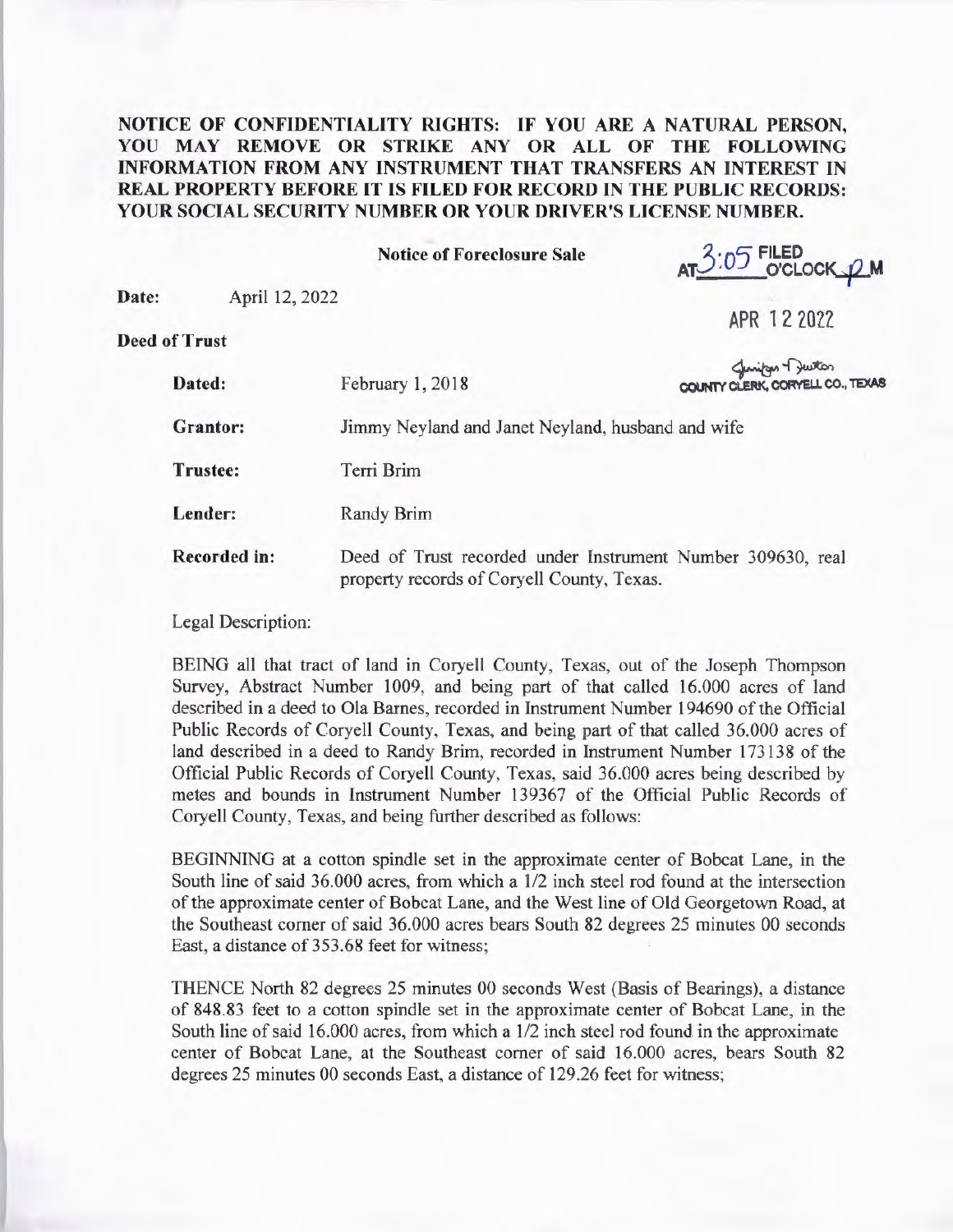THENCE across the interior of said 16.000 acres, the following courses and distances:

North 12 degrees 14 minutes 14 seconds East, a distance of 255.80 feet to a calculated point, from which a 6 inch cedar post found bears South 84 degrees 21 minutes 05 seconds East, a distance of 10.54 feet for witness;

North 84 degrees 21 minutes 05 seconds West, a distance of 171.15 feet to a calculated point in a fence;

North 12 degrees 59 minutes 56 seconds East, a distance of 340.90 feet to a 3/8 inch steel rod found marked "SHOCKLEY" at a bend in a fence;

North 17 degrees 08 minutes 25 seconds West, a distance of 119.77 feet to a 3/8 inch steel rod found marked "SHOCKLEY" in the North line of said 16.000 acres, in the South line of that called 336.102 acres of land described in a deed to Manning Interests Limited, recorded in Instrument Number 110330 of the Official Public Records of Coryell County, Texas, in the North line of said 36.000 acres, from which a 3/8 inch steel rod found marked "SHOCKLEY" at the Northeast comer of said 16.000 acres bears North 81 degrees 50 minutes 52 seconds East, a distance of 238.84 feet for witness;

THENCE North 81 degrees 50 minutes 52 seconds East, a distance of 701.86 feet to a 60D nail set a bend in the North line of said 36.000 acres, at a bend in the South line of said 336.102 acres;

THENCE South 69 degrees 27 minutes 00 seconds East, a distance of 289.80 feet to a cotton spindle set in a cedar stump at a bend in the North line of said 36.000 acres, at a bend in the South line of said 336.102 acres;

THENCE South 41 degrees 06 minutes 00 seconds East, a distance of 290.76 feet to a 1/2 inch steel rod set marked "RPLS 6176" in the North line of said 36.000 acres, in the South line of said 336.102 acres;

THENCE South 21 degrees 45 minutes 30 seconds West, a distance of 650.50 feet to the Point of Beginning, containing 18.966 acres of land.

## **Note Secured by Deed of Trust (Note)**

Date: February 1, 2018

**Makers:** Jimmy Neyland and Janet Neyland, husband and wife

**Original Principal Amount:** \$50,000.00

**Lender:** Randy Brim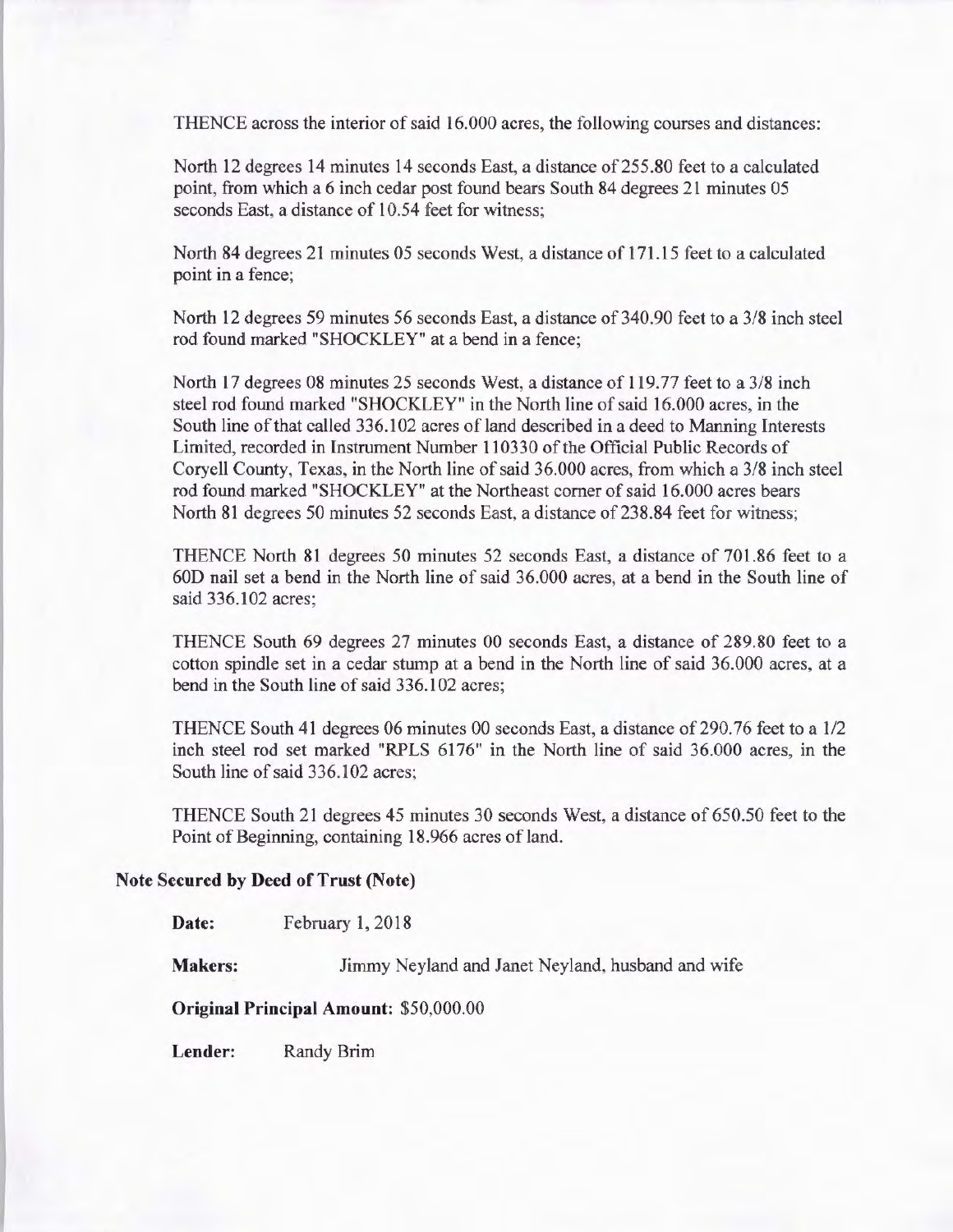## **Foreclosure Sale:**

|                       | Date of Sale of Property (first Tuesday of month):<br>May 3, 2022                                                                                                                                                                                 |  |
|-----------------------|---------------------------------------------------------------------------------------------------------------------------------------------------------------------------------------------------------------------------------------------------|--|
| Time:                 | The sale of the Property will be held between the hours of 1:00<br>P.M. and 4:00 P.M. local time; the earliest time at which the                                                                                                                  |  |
|                       | Foreclosure Sale will begin is 1:00 P.M. and not later than three<br>hours thereafter.                                                                                                                                                            |  |
| Place:                | 620 East Main Street, Gatesville, Texas or in the area designated<br>by the Commissioners court, pursuant to Section 51.002 of the<br>Texas Property Code.                                                                                        |  |
| <b>Terms of Sale:</b> | The Foreclosure Sale will be conducted as a public auction and the<br>Property will be sold to the highest bidder for cash, except that<br>Randy Brim, bid may be by credit against the indebtedness secured<br>by the lien of the Deed of Trust. |  |

Default has occurred in the performance of the obligations of the Deed of Trust. Because of that default, Randy Brim, the owner and holder of the Note, has requested Trustee to sell the Property.

The Deed of Trust may encumber both real and personal property. Formal notice is hereby given that Trustee will sell both the real property and any personal property described in the Deed of Trust in accordance with Lender's rights and remedies under the Deed of Trust and section 9.604(a) of the Texas Business and Commerce Code.

Therefore, notice is given that on and at the Date, Time, and Place for the Foreclosure Sale described above, Trustee will sell the Property in accordance with the Terms of Sale described above, the Deed of Trust, and applicable Texas law.

If Trustee or Lender passes the Foreclosure Sale, notice of the date of any rescheduled foreclosure sale will be reposted and refiled in accordance with the posting and filing requirements of the Deed of Trust and the Texas Property Code.

The Foreclosure Sale will be made expressly subject to any title matters set forth in the Deed of Trust, but prospective bidders are reminded that by law the Foreclosure Sale will necessarily be made subject to all prior matters of record affecting the Property, if any, to the extent that they remain in force and effect and have not been subordinated to the Deed of Trust. For the avoidance of doubt, the Foreclosure Sale will not cover any part of the Property that has been released of public record from the lien and/or security interest of the Deed of Trust by Randy Brim. Prospective bidders are strongly urged to examine the applicable property records to determine the nature and extent of such matters, if any.